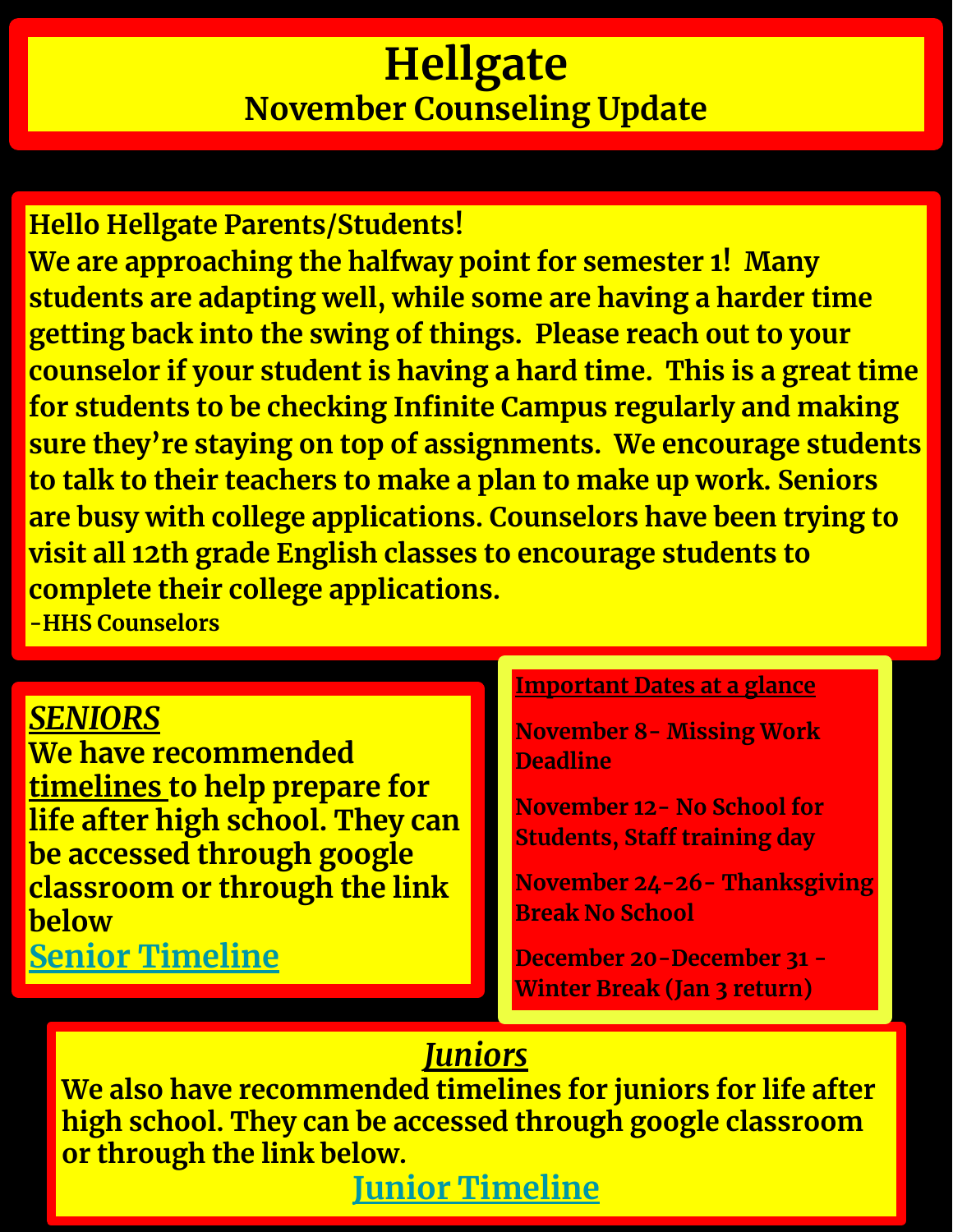#### **AP NEWS**

#### **AP Testing Registration Nov. 5**

AP students interested in taking the AP exams in May will need to bring payment and registration to Mrs. Koppang in Room 211D before the **November 5th deadline**. The cost per test is \$96.00 checks made out to Hellgate High School. If you have any questions please direct them to Hallie Koppang by email: hjkoppang@mcpsmt.org

or phone: 406-728-2400 ext.6078.

## **SOS Prevention Program**

**November 2, 2021** Students in Health Enhancement will be taught the Signs of Suicide (SOS) Prevention Program curriculum on Tuesday, November 2nd. A letter was sent home explaining the process and providing resources. For any parent searching for additional resources, we have added them at the bottom of the Update. If you have concerns about your student or other HHS students, contact their Counselor directly.

#### **HOLIDAY HELP**

We are beginning to collect donations to purchase Wal-Mart and Target gift cards to give to students for the winter holiday. We have a tradition at Hellgate to have staff nominate any students that they want to give a little extra holiday cheer to. If you are interested in donating money and/or \$25 gift cards to Walmart/Target, donations are tax-deductible. Please drop off to our book keeper, Cheri**.**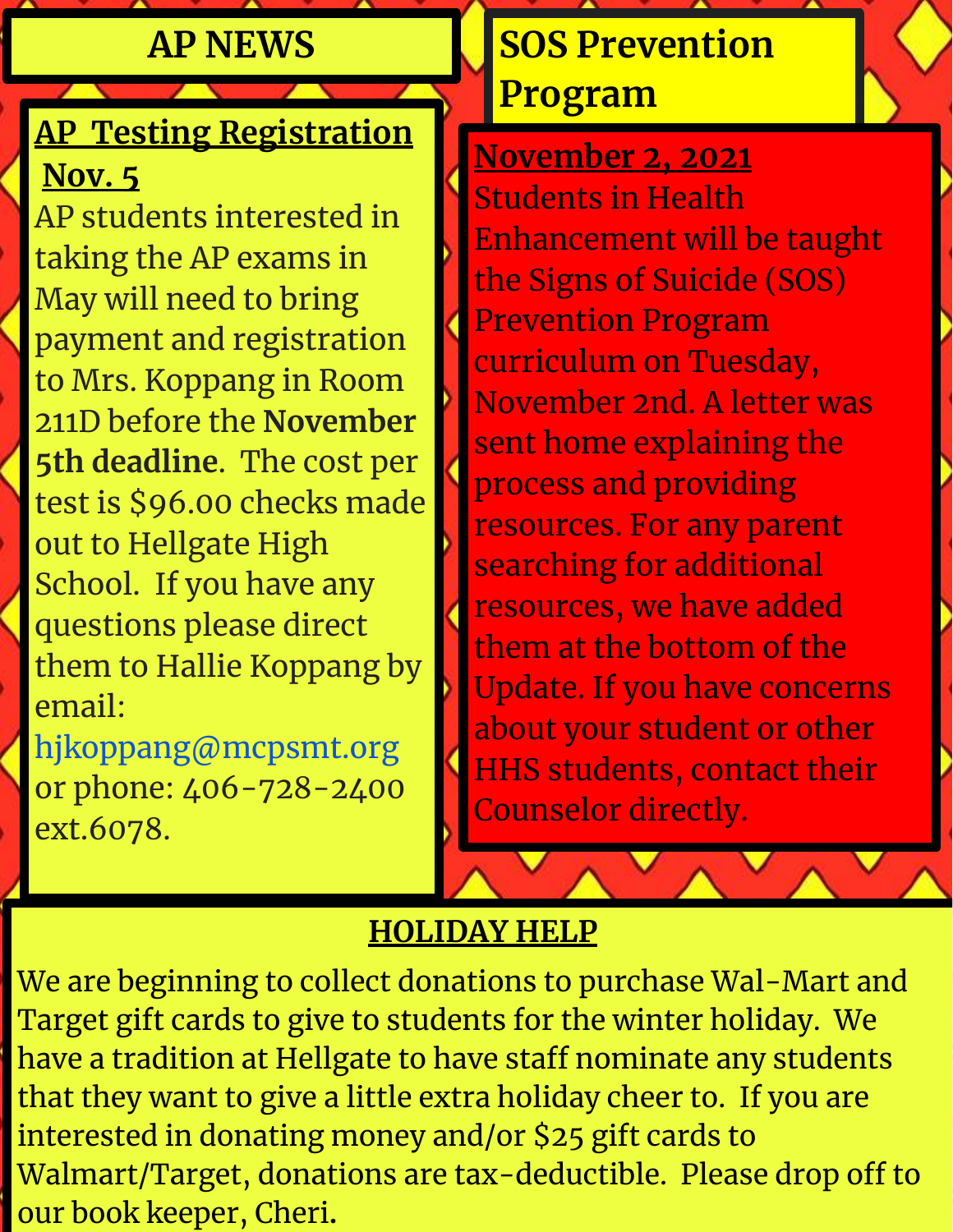#### Preparing for College Info Sessions (HHS Students)

| <b>Date/Time</b>   | <b>Session</b>                                                                                                      | Organization                                                                          | <b>Location</b>                                   | <b>Audience</b>                           |
|--------------------|---------------------------------------------------------------------------------------------------------------------|---------------------------------------------------------------------------------------|---------------------------------------------------|-------------------------------------------|
| November 4-<br>6pm | <b>Navigating Scholarships</b>                                                                                      | <b>Money Matters</b><br>Montana/Walley Oaks<br><b>Education Resource</b><br>Center    | Zoom:<br>https://umontana.zo<br>om.us/j/248230673 | Open to All<br>Montana<br><b>Families</b> |
| November 9-<br>6pm | <b>FAFSA Explanation and</b><br>Help- Slide by slide<br>explanations with<br>breakout room individual<br>help after | <b>Money Matters</b><br>Montana                                                       | Zoom:<br>https://umontana.zo<br>om.us/j/248230673 | Open to All<br>Montana<br><b>Families</b> |
| October 12-<br>6pm | <b>FAFSA Explanation and</b><br>Help- Slide by slide<br>explanations with<br>breakout room individual<br>help after | <b>Money Matters</b><br>Montana                                                       | Zoom:<br>https://umontana.zo<br>om.us/j/248230673 | Open to All<br>Montana<br><b>Families</b> |
| December 2<br>6pm  | <b>Navigating Scholarships</b>                                                                                      | <b>Money Matters</b><br>Montana/Walley Oaks<br><b>Education Resource</b><br>Center    | Zoom:<br>https://umontana.zo<br>om.us/j/248230673 | Open to All<br>Montana<br><b>Families</b> |
| December 9-<br>6pm | <b>Scholarship Essay</b><br>Writing                                                                                 | <b>Money Matters</b><br>Montana/Writing and<br><b>Public Speaking</b><br>Center at UM | Zoom:<br>https://umontana.zo<br>om.us/j/248230673 | Open to All<br>Montana<br><b>Families</b> |

**Preparing For College Info Sessions** December 1 **is the priority filing date for Financial Aid for the Montana University System. Students who have completed their FAFSA by December 1 will be given priority consideration for financial assistance.. We have created a quick reference chart for programs: Preparing for College Info Sessions .**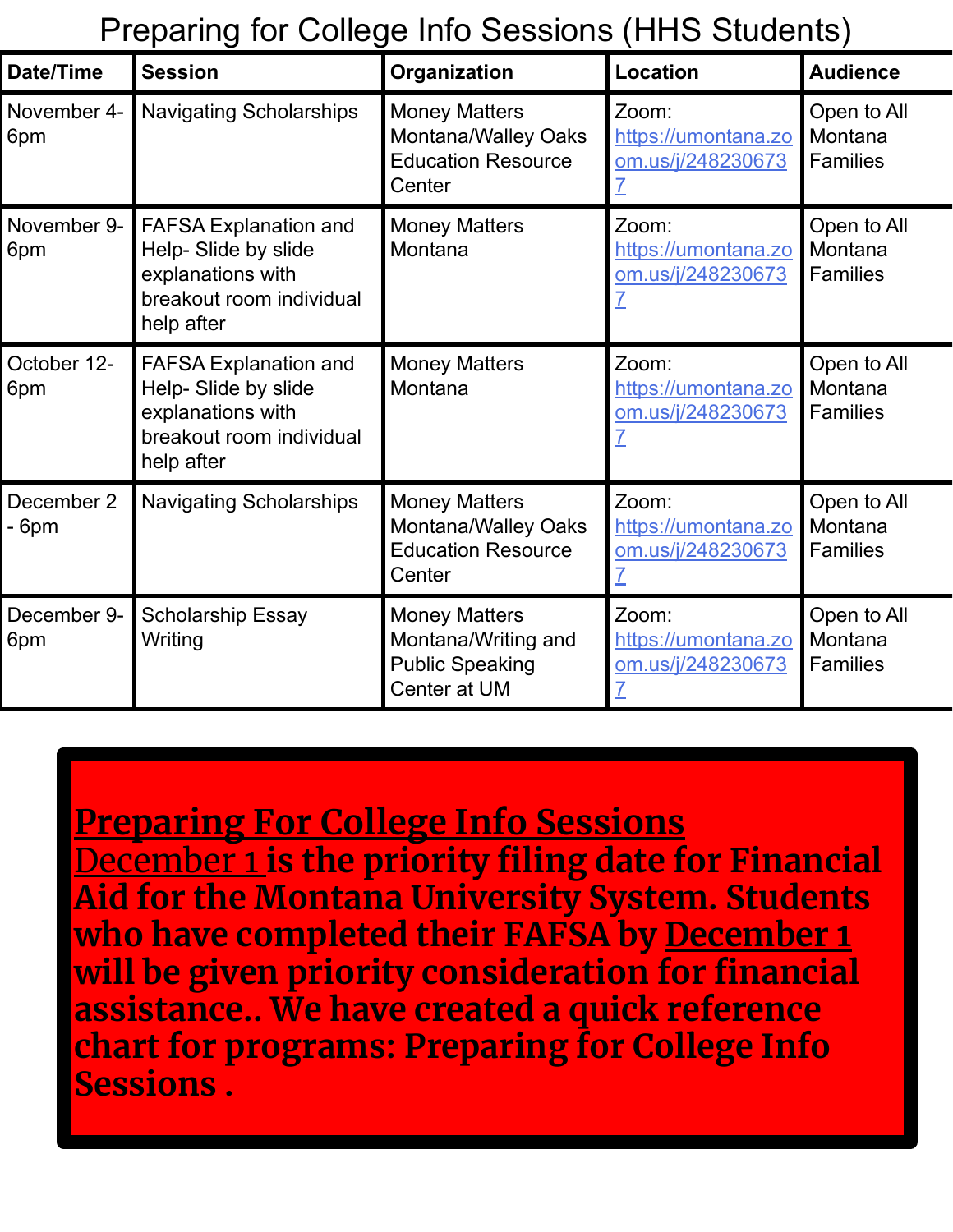**Transcript Requests Official Transcripts can be ordered through the HHS Registrar, Lori Willumsen, [lwillumsen@mcps](mailto:lwillumsen@mcpsmt.org) [mt.org](mailto:lwillumsen@mcpsmt.org). You may complete a Transcript Request Form (available in main office) or submit a request to Lori through email. \*\*\***

 **Please provide your request at least 48 hours before you need your transcript.**

**\*\*\*If you are using common app, transcripts do not have to be requested from registrar. Please email your counselor**

**College Applications Many colleges and universities are utilizing [Common](https://www.commonapp.org/) [Application](https://www.commonapp.org/) or [SendEdu](https://sendedu.org/) for their application process. 1. Students will send a request for a counselor recommendation through these apps to our emails. 2. Your student should check with their counselor to ensure they received the request. 3. Students should provide their counselor with a current resume at least 2 weeks prior to the deadline so that the counselor can write a comprehensive letter of recommendation.**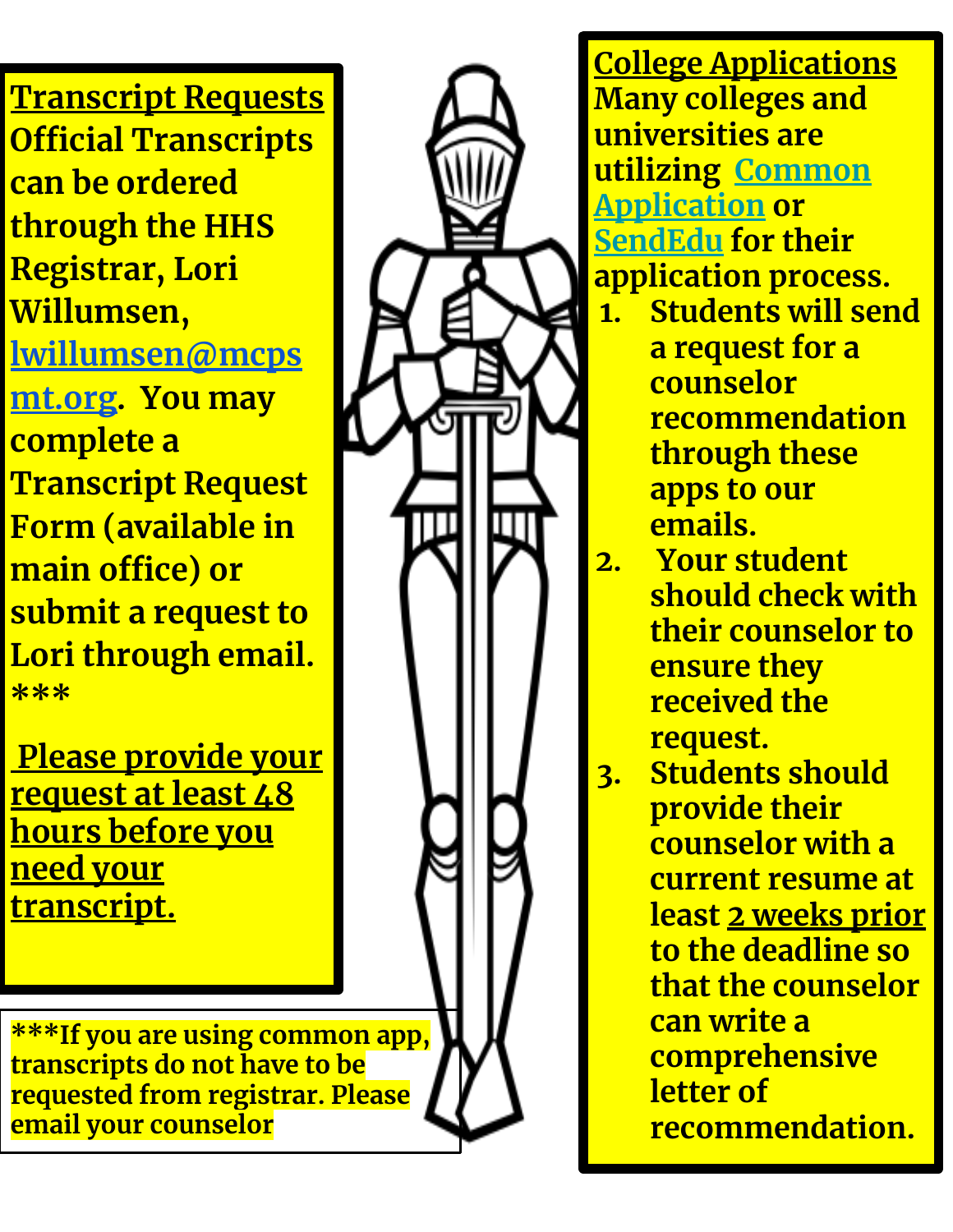# **Helpful Links**

# **[Counseling Events Calendar](https://classroom.google.com/c/NDcxNzI0NzM5ODNa/m/NDcxNzQzNDg1NTNa/details) [Counseling Website](http://www.mcpsmt.org//Domain/334) [MCPS Scholarships Page](https://www.mcpsmt.org/Domain/2739)**

**The MCPS Scholarship website is a collaboration between the high schools as one resource. There are tools, tips, websites, and databases that students and parent/guardians can utilize. Updates for the 2021-2022 year are just getting started, but many scholarships return annually. Please check it often.** 

# **[Work2BeWell](https://work2bewell.org/)**

**Work2bewell is a new teen mental health program. It provides resources for students, parents and educators. Check it out!** 

## **[Apply Montana](https://applymt2021.liaisoncas.com/applicant-ux/#/login)**

**Montana Seniors can apply to multiple colleges (in the Montana University System) in one application for free. This can be used at any time so apply today!**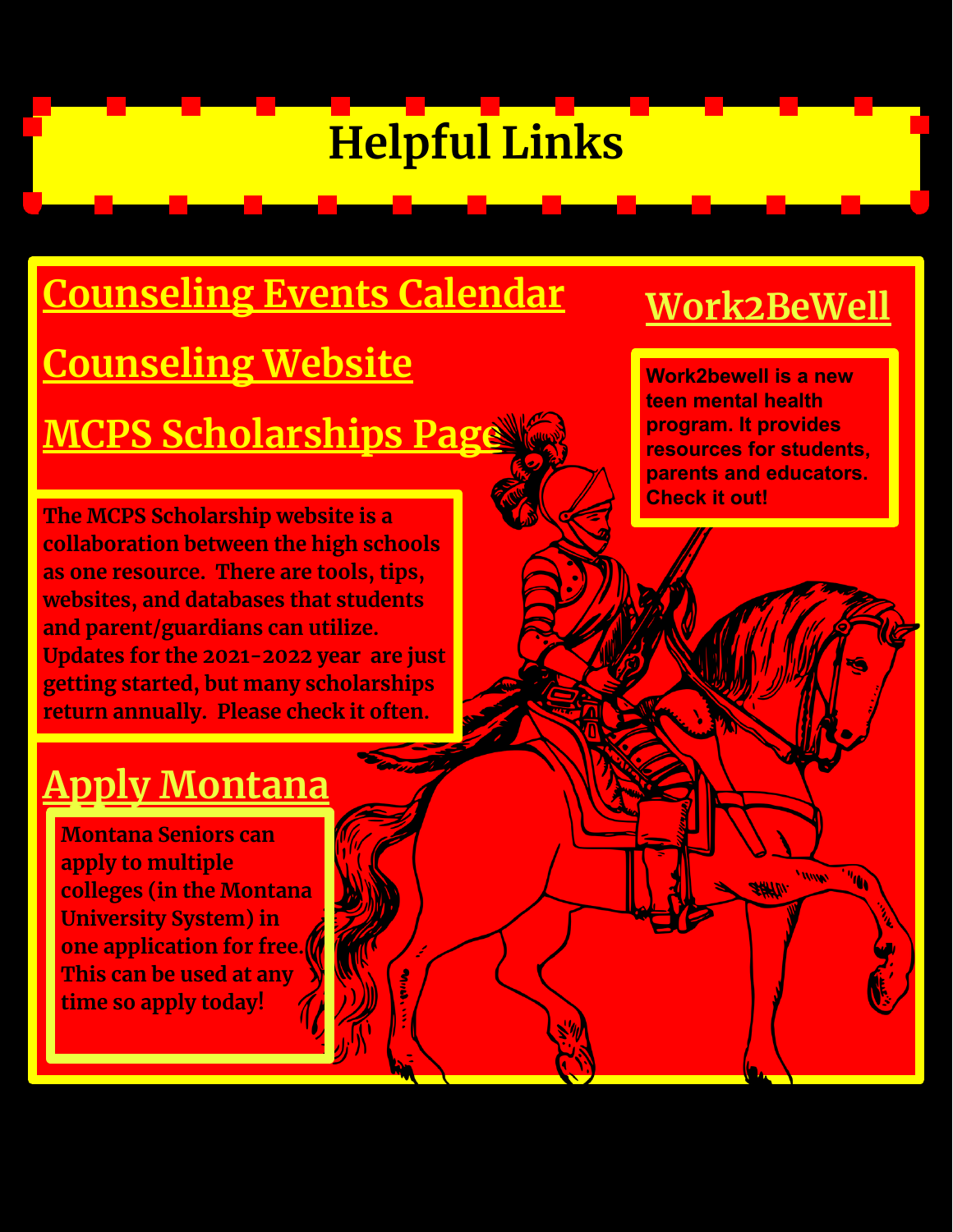# **New Staff**

# **FIT/FRC Coordinator: Emily Harris**

Emily is coming to us from Alaska and will start this month. We are excited to re-open our FRC and provide support for our Families in Transition! We will update her hours and contact information once she gets settled



# **Support Social Worker: Lani Gallegos**

Lani is completing her MSW through Walla Walla and comes to us with mental health experience through CSCT in St. Ignatius. She is located in the student Services Center on the 2nd floor and helps to support students throughout the day.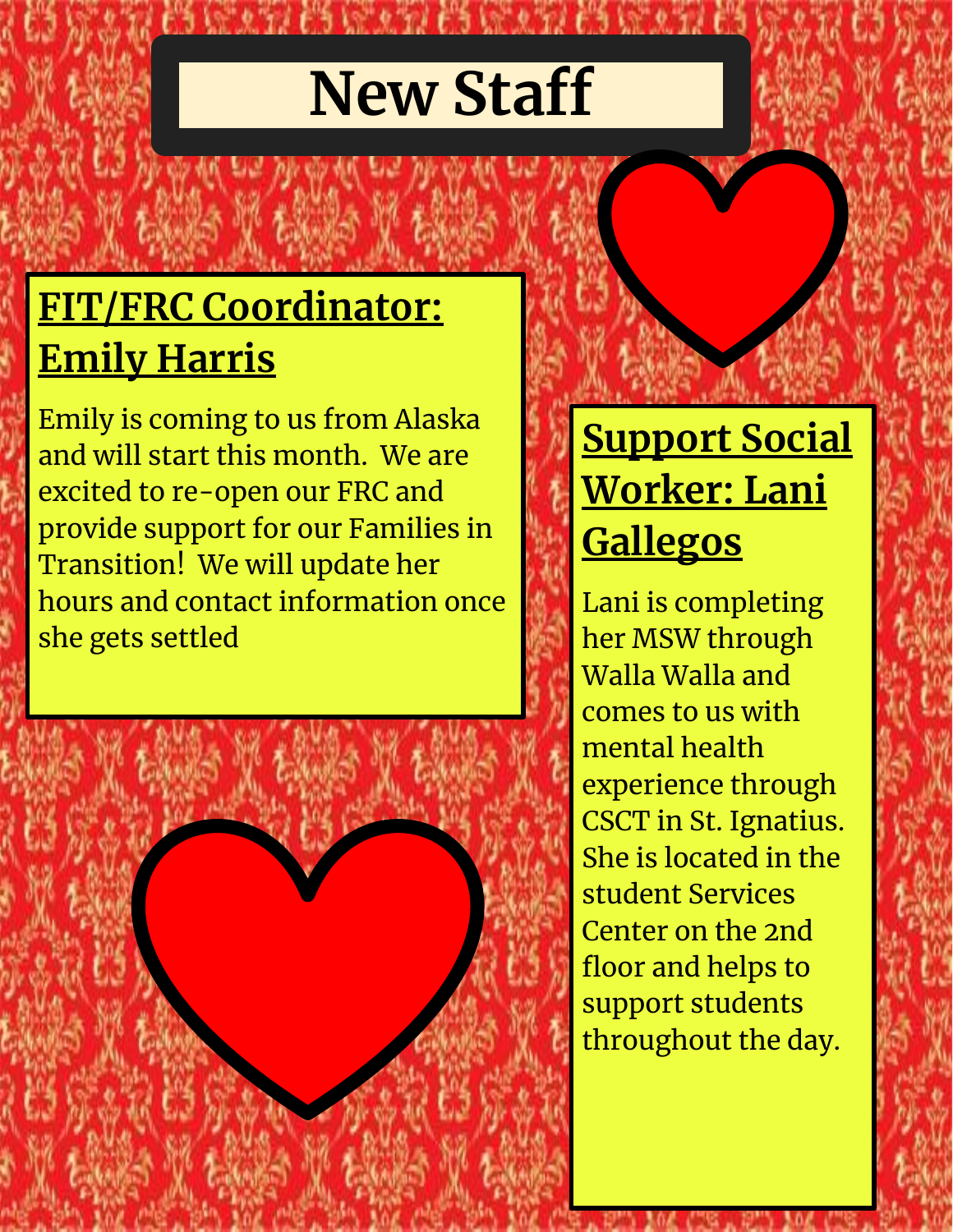# ELIGIBILITY REQUIREMENTS NC A A

## **TIME: NOV 16, 2021** 6:00 PM

# **JOIN ZOOM MEETING** HTTPS://UMONTANA.ZOOM.US/J/93

795976481

MEETING ID: 937 9597 6481



**CIATE ATHLETIC DIRECTOR** STUDENT AFFAIRS AND COMPLIANCE/SWA GRIZZLY ATHLETICS - UNIVERSITY OF MONTANA 32 Campus Drive - HAC Missoula, Montana (406) 243 5370 jean.gee@umontana.edu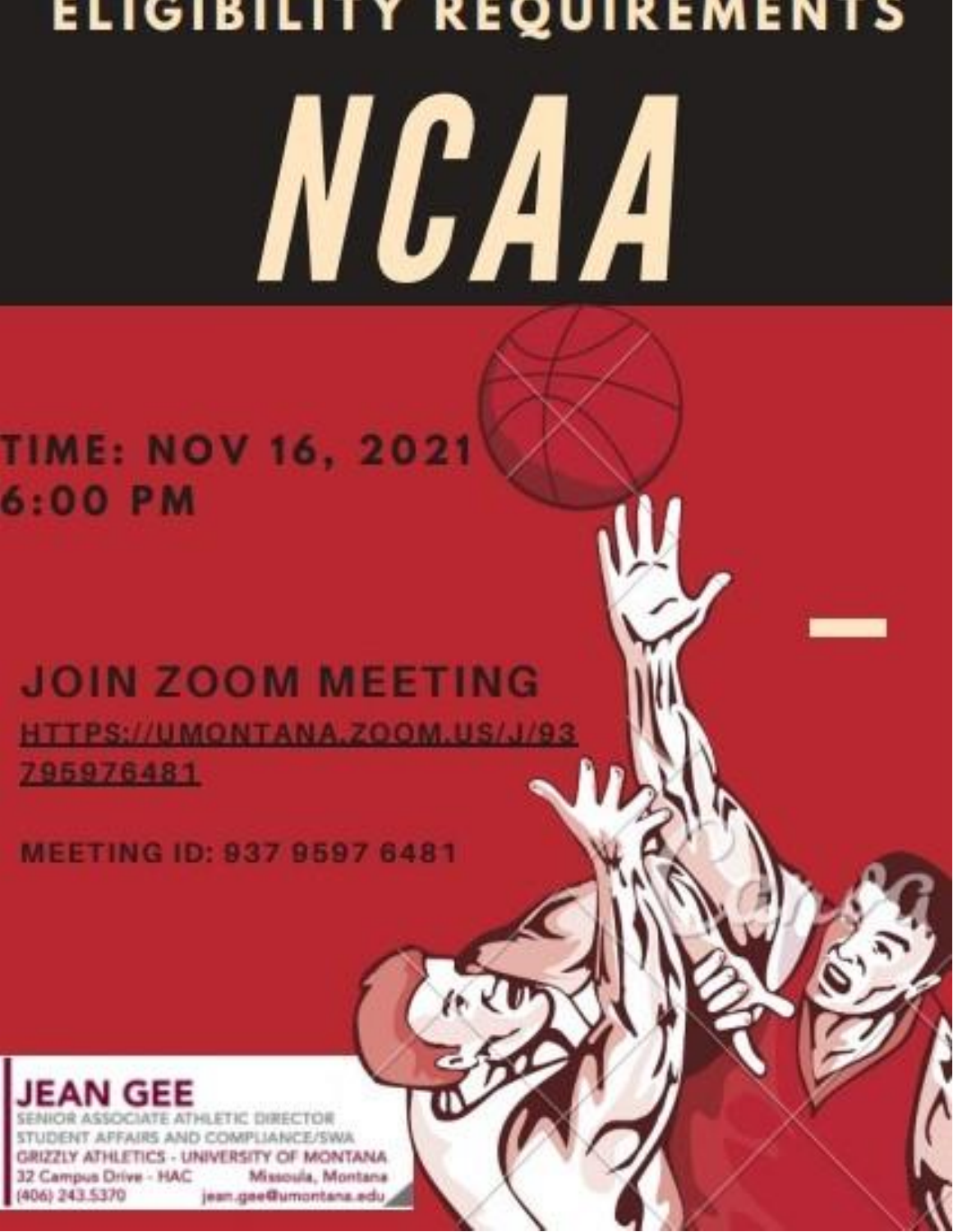# *How to Contact Your Counselor*

#### *STUDENTS*

**You can always drop-in to the counseling offices (Room 211) before school, during lunch, office hours or with permission from their teacher. They can also email us directly or complete the student Student Services form below:**

**[Student Services Form](https://docs.google.com/forms/d/e/1FAIpQLSeOOvm6ScQxdaCVodQKRnYrgvwmg6fyu9Tu1uh_V6nNFITP4w/viewform?usp=sf_link)**

### *Parents*

**The best way for parents to reach us and to request an appointment is via email. We are happy to schedule phone appts, virtual meetings or in-person meetings.** 

#### **HHS Counselors:**

**Katie Boynton: Students last name A-E: [keboynton@mcpsmt.org](mailto:keboynton@mcpsmt.org)**

**Ben Martin: Students last name F-K: [bdmartin@mcpsmt.org](mailto:bdmartin@mcpsmt.org)**

**Morgan Troutt: Students last name L-Q: [rtroutt@mcpsmt.org](mailto:rtroutt@mcpsmt.org)**

**Jessica Buboltz: Students last name R-Z: [jlbuboltz@mcpsmt.org](mailto:jlbuboltz@mcpsmt.org)**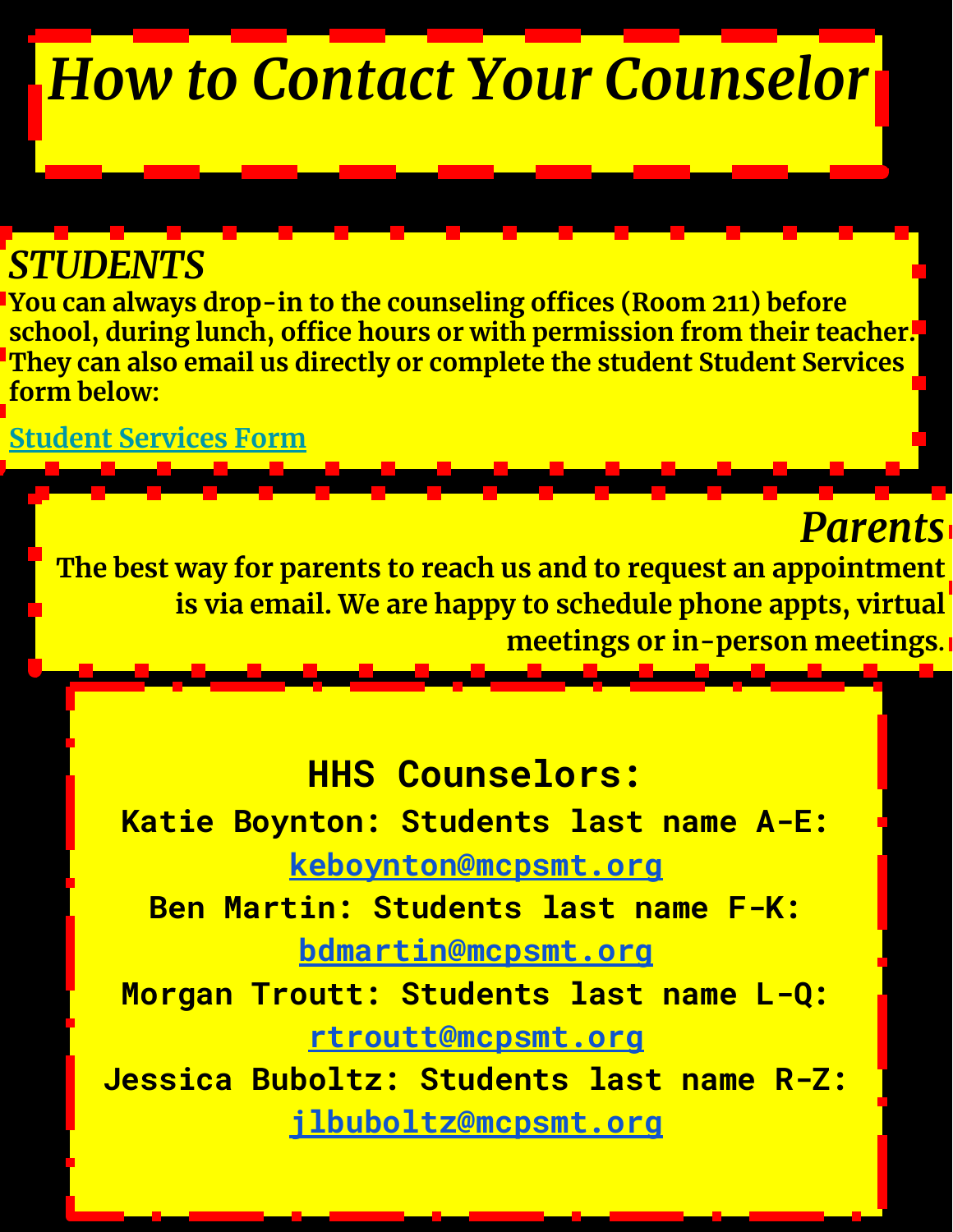**As winter approaches, we understand that mental health can decline. Here are resources if you are concerned about your child and their mental health or safety.**

- **● In a crisis, always dial 911 or go to a hospital emergency room**
	- **○ St. Patrick's Hospital**
		- **■ 500 W. Broadway Street**
		- **■ (406) 543-7271**
	- **○ Community Medical Center**
		- **■ 2827 Fort Missoula Road**
		- **■ (406) 728-4100**
- **● If you feel someone you know is thinking of suicide:**
	- **○ Question-Ask the person directly if they are thinking of suicide (research shows this does not increase the likelihood that someone will commit suicide)**
	- **○ Persuade-the person to get help**
	- **○ Refer-the person to an appropriate resource and make sure to tell a mental health professional.**
- **● Suicide Prevention Hotline 1-800-273-TALK (8255) or Text "MT" to 741-741**
- **● First Call for Help—Montana 211**
	- **○ Dial: 211**
	- **○ Hours: 24 hours/7 days a week**
- **● Western Montana Mental Health Center**
	- **○ (406) 532-9710 or toll free 1-888-820-0083**
	- **○ Hours: 24 Hour crisis line**
- **● Providence Urgent Mental Health Clinic**
	- **○ (406) 327-3034**
	- **○ Hours: Mon-Fri 8:30am-5:00pm**
- **● If you are in need of mental health support for your student the Youth Diversion Project helps identify your student's needs and connect you to resources. They can also provide short term counseling for free.**
	- **○ Sandy Cummins 406-327-3054**
- **● Some family insurance programs utilize an EAP Employee Assistance Program which can provide some free resources like therapy, be sure to check yours out!**

**For more information on Suicide Prevention & Ed., check out Project Tomorrow Montana <http://projecttomorrowmt.org/>**